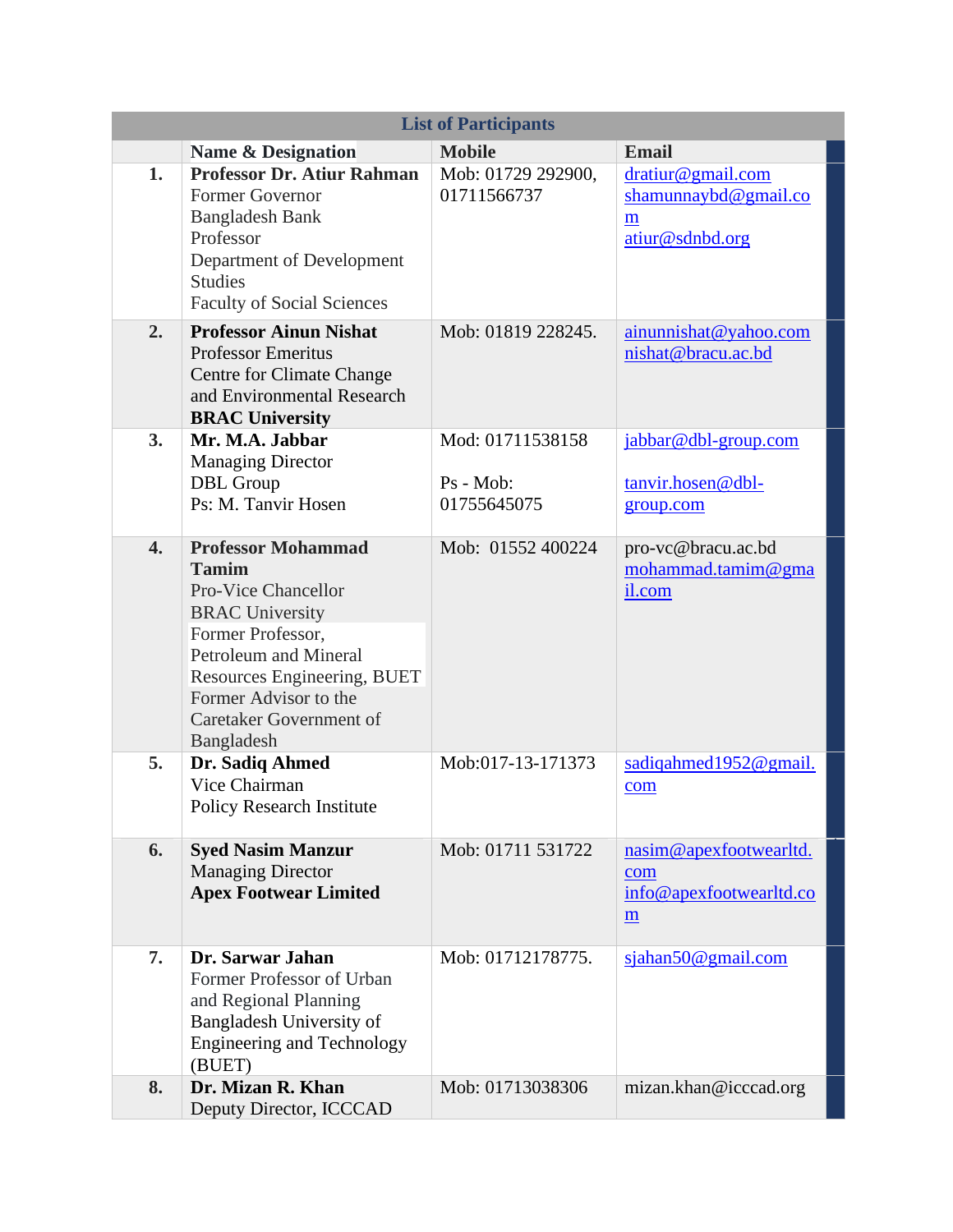|                         | and Programme Director,                             |                                 | ontact@icccad.net            |  |
|-------------------------|-----------------------------------------------------|---------------------------------|------------------------------|--|
|                         | <b>LUCCC</b>                                        |                                 |                              |  |
|                         | <b>International Centre for</b><br>Climate Change & |                                 |                              |  |
|                         | Development (ICCCAD)                                |                                 |                              |  |
| 9.                      | Dr. Atiq Rahman                                     | Cell:01711591066.               | atiq.rahman50@gmail.co       |  |
|                         | <b>Executive Director</b>                           |                                 | m                            |  |
|                         | <b>Bangladesh Centre for</b>                        |                                 | atiq.rahman@bcas.net         |  |
|                         | <b>Advanced Studies (BCAS)</b>                      |                                 |                              |  |
| 10.                     | Dr. Hasan Moinuddin                                 |                                 | $h$ moinuddin 1 $@$ gmail.co |  |
|                         | <b>Senior Fellow</b>                                |                                 | m                            |  |
|                         | Policy Research Institute of                        |                                 |                              |  |
| 11.                     | Bangladesh (PRI)<br>Mr. Ziaur Rahman                |                                 |                              |  |
|                         | <b>Country Manager</b>                              | Syeda Masarrat<br>Quader Mobile | Ziaur.Rahman@hm.com          |  |
|                         | H&M Bangladesh                                      | Number                          |                              |  |
|                         |                                                     | +8801713048766.                 |                              |  |
| 12.                     | Dr. Zaidi Sattar                                    | Mob: 017-13-017937              | zaidisattar@gmail.com        |  |
|                         | Chairman                                            |                                 |                              |  |
|                         | <b>Policy Research Institute</b>                    |                                 |                              |  |
|                         |                                                     |                                 |                              |  |
| 13.                     | Dr. Ahsan H. Mansur<br><b>Executive Director</b>    | Mob:017-15-482280               | ahsanmansur@gmail.co         |  |
|                         | <b>Policy Research Institute</b>                    |                                 | m                            |  |
|                         |                                                     |                                 |                              |  |
|                         |                                                     | <b>English Newspapers</b>       |                              |  |
| 14.                     |                                                     | <b>The Financial</b>            |                              |  |
|                         | S M Jahangir                                        | <b>Express</b>                  |                              |  |
|                         | Chief News Reporter                                 |                                 |                              |  |
| 15.                     | Mr. Wasim Habib                                     | The Daily Star                  |                              |  |
|                         | <b>Chief Reporter</b>                               |                                 |                              |  |
| <b>16.</b>              | Mr. Asif Kallol                                     | <b>Dhaka Tribune</b>            |                              |  |
|                         | <b>Chief News Reporter</b>                          |                                 |                              |  |
| 17.                     | <b>Reporter</b>                                     | <b>The Business</b>             |                              |  |
|                         |                                                     | <b>Standard</b>                 |                              |  |
| <b>Bangla Newspaper</b> |                                                     |                                 |                              |  |
| <b>18.</b>              | <b>Jahangir Shah</b>                                | <b>Prothom Alo</b>              |                              |  |
|                         | Senior Reporter                                     |                                 |                              |  |
|                         |                                                     |                                 |                              |  |
| 19.                     | Mr. M. M Musa Miha                                  | <b>Bonik Barta</b>              |                              |  |
|                         | Senior Sub Editor                                   |                                 |                              |  |
| 20.                     | <b>Tapas Kumar Dutta</b>                            | <b>The Daily Ittefaq</b>        |                              |  |
|                         | <b>Assistant Editor</b>                             |                                 |                              |  |
|                         |                                                     |                                 |                              |  |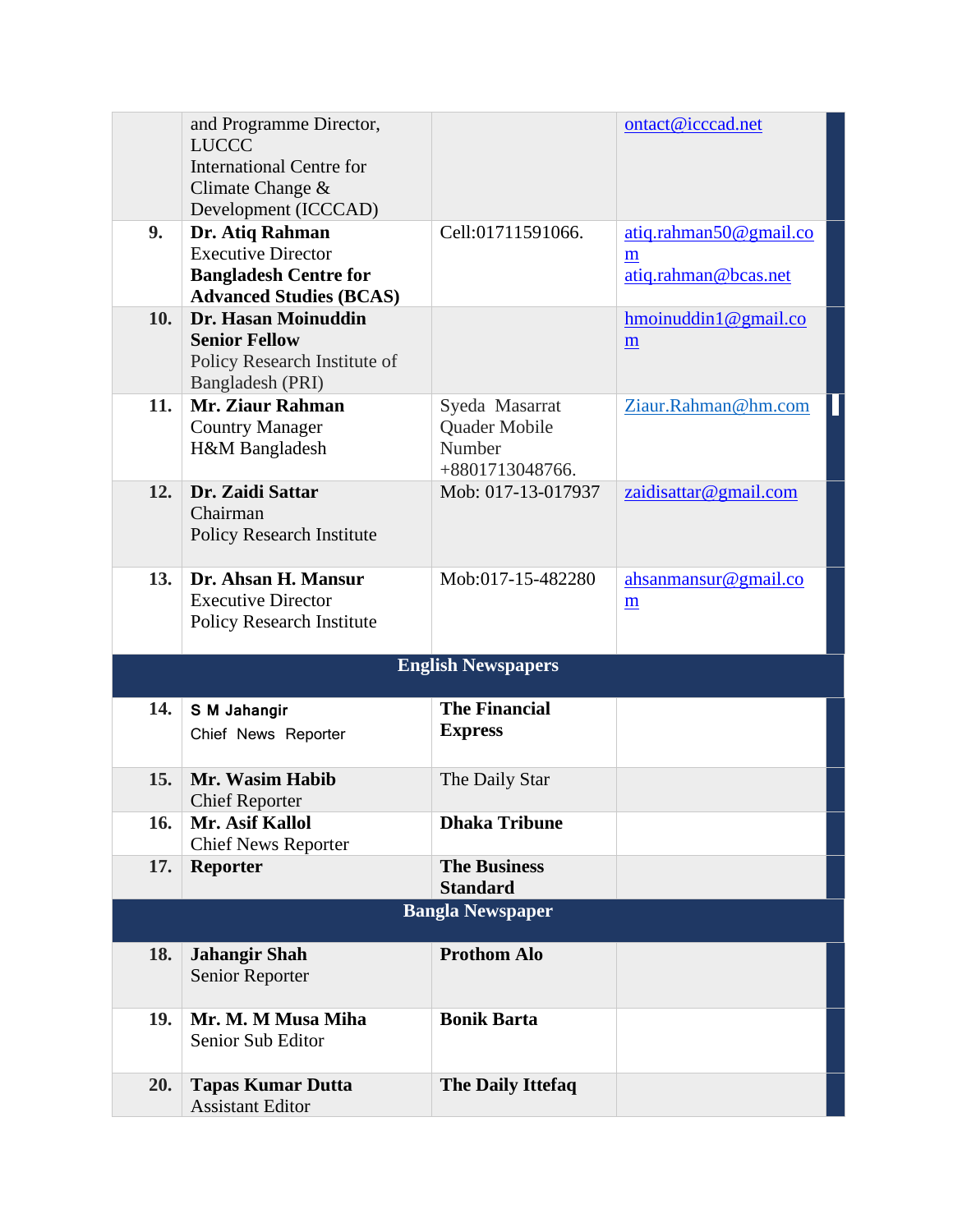|     | <b>Editorial Department</b>                                                 |                                              |  |
|-----|-----------------------------------------------------------------------------|----------------------------------------------|--|
| 21. | <b>Abu Kawser</b><br>Special Correspondent                                  | <b>The Daily Samakal</b>                     |  |
| 22. | <b>Mr Masud Karim</b><br>Special Correspondent                              | <b>The Daily Jugantor</b>                    |  |
| 23. | <b>Arifur Rahan</b><br><b>Staff Reporter</b>                                | <b>The Daily Kaler</b><br><b>Kantho</b>      |  |
| 24. | <b>Reporter</b>                                                             | Daily Naya Diganta                           |  |
| 25. | <b>Altaf Hossain</b><br>Staff reporter                                      | <b>Arthoniti Protidin</b>                    |  |
| 26. | Sk. Al-Ehsan<br><b>Staff Reporter</b>                                       | <b>Arthosuchak</b>                           |  |
| 27. | <b>Reporter</b>                                                             | <b>The Bangladesh</b><br><b>Pratidin</b>     |  |
| 28. | <b>Reporter</b>                                                             | <b>Ajker Patrika</b>                         |  |
| 29. | <b>Reporter</b>                                                             | NewsBangla24                                 |  |
|     |                                                                             | <b>Electronic Media</b>                      |  |
| 30. | <b>Hafizur Rahman Khan</b><br>Reporter<br><b>News &amp; Current Affairs</b> | <b>BTV</b> Television                        |  |
| 31. | <b>Muhammad Saurav</b><br>Rahman<br>News Reporter                           | <b>Maasranga</b><br><b>Television Centre</b> |  |
| 32. | Ms. Jhumur Bari<br>Senior Reporter                                          | <b>Ekattor TV</b>                            |  |
| 33. | <b>Jubayer Faisal</b><br>Reporter                                           | <b>Somoy Media</b><br><b>Limited</b>         |  |
| 34. | <b>Salahuddin BAblu</b><br><b>Business Editor</b>                           | <b>SATV</b>                                  |  |